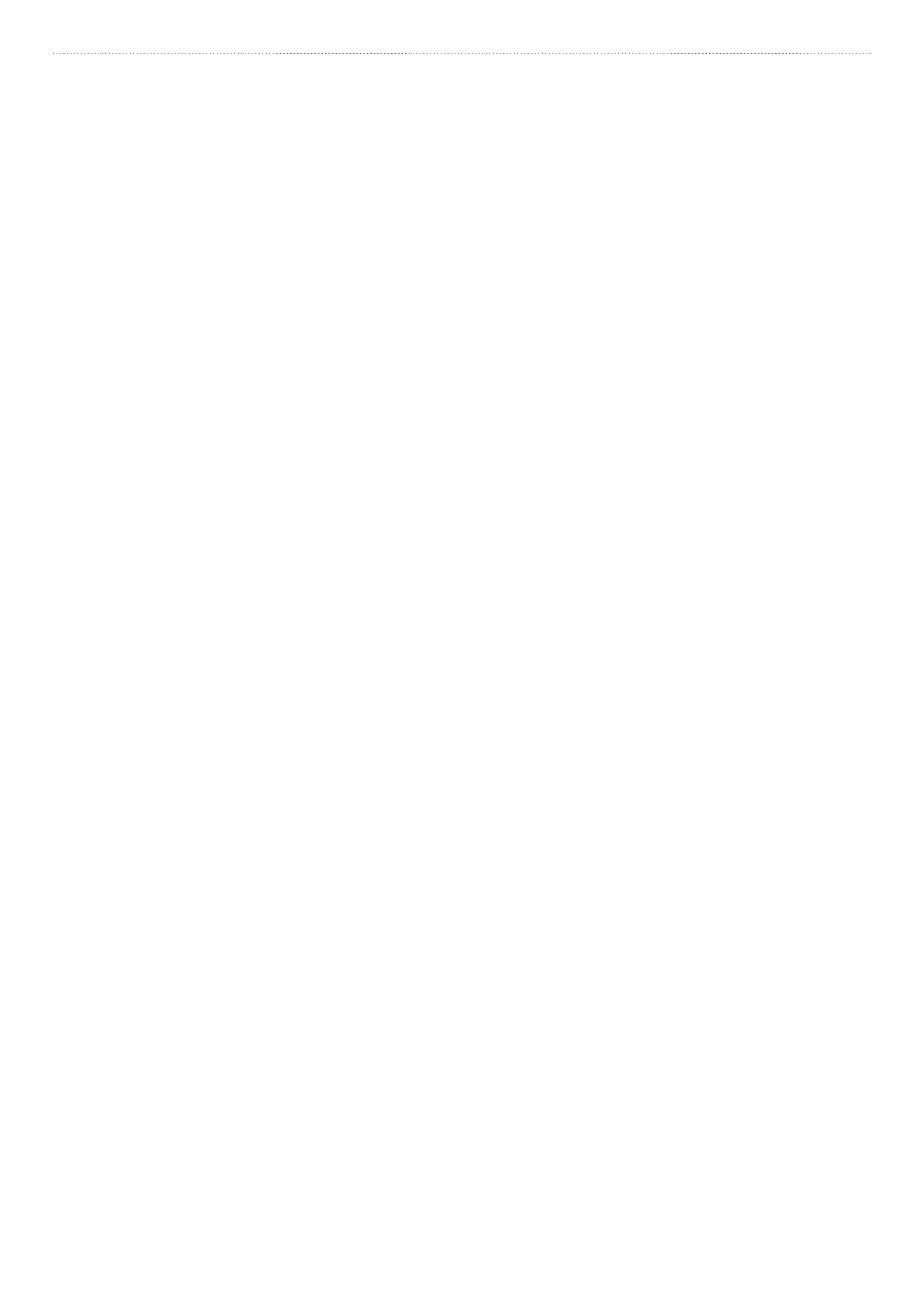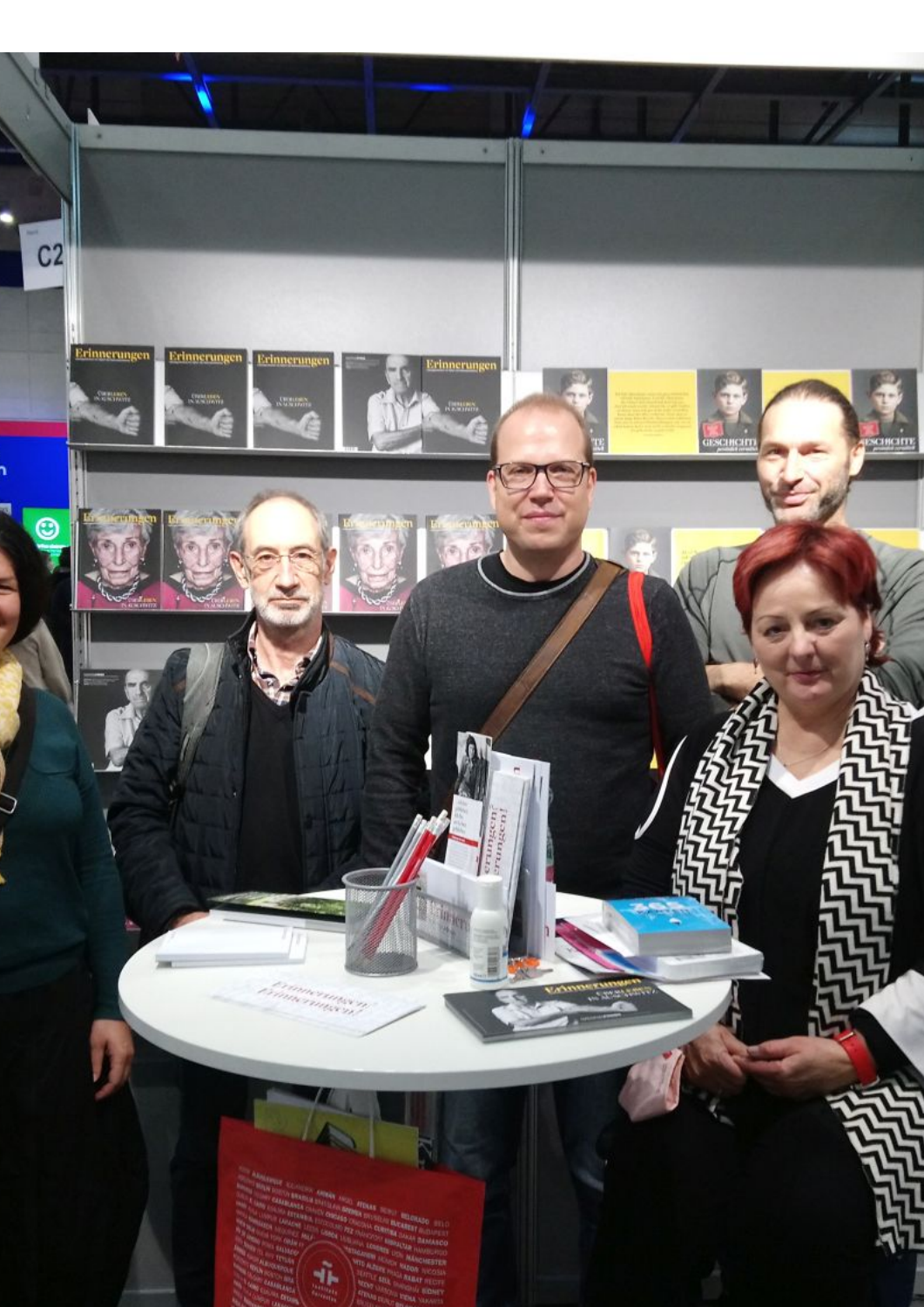This year, the National Fund presented its new publication, the sixth volume of the book series *Erinnerungen. Lebensgeschichten von Opfern des Nationalsozialismus* ("Lives Remembered. Life Stories of Victims of National Socialism"). The two-volume work *Überleben in Auschwitz* tells of "Survival in Auschwitz" and was published to coincide with the opening of the new Austrian exhibition at the Auschwitz-Birkenau Memorial in October 2021. The *Erinnerungen* book series is a unique collection of autobiographical life stories which has been preserving the memory of the victims of National Socialism since 2011.

"Survival in Auschwitz" contains 20 autobiographical texts by and interviews with Austrian Auschwitz survivors. It provides a deep insight into everyday life in the camp, death and survival at Auschwitz. In addition, the publication contains a comprehensive historical glossary, guest contributions by Albert Lichtblau and Hannes Sulzenbacher from the exhibition's curatorial-scientific team, by Herta Neiß, Board Member of the Austrian Camp Community Auschwitz and the International Auschwitz Committee, and by Claire Fritsch, the Head of the Coordination Office at the National Fund for the renewal of the Austrian exhibition.

Other new publications presented by the National Fund were the *Wegweiser zu den jüdischen Friedhöfen in Österreich* ("Visitors' Guide to the Jewish Cemeteries in Austria") and the booklet *Geschichte persönlich vermittelt* ("A Personal Telling of History"), which were presented on the stand and distributed free of charge. *Geschichte persönlich vermittelt* is intended to complement the book series *Erinnerungen* – it offers a glossary of historical terms and information on the victim groups persecuted by the Nazis, provides ideas for working with autobiographies in the classroom and gives an insight into the range of tasks carried out by the National Fund.

Of course, the first five volumes of the book series *Erinnerungen* with their different thematic and regional focuses were also on display, along with other publications by the Fund: these included the publication documenting the former Austrian exhibition at Auschwitz *Österreichische Gedenkstätte 1978–2013. Staatliches Museum Auschwitz-Birkenau* ("Austrian Memorial 1978–2013. State Museum Auschwitz-Birkenau"), the postcard book published by the curatorial team of the new exhibition *Österreich | Auschwitz. Zeichnungen von Jan Kupiec 1945* ("Austria | Auschwitz. Drawings by Jan Kupiec 1945"), the book series *Entscheidungen der Schiedsinstanz für Naturalrestitution* ("Decisions of the Arbitration Panel for *In Rem* Restitution") and the *Schlussbericht des Antragskomitees des Allgemeinen Entschädigungsfonds für Opfer des Nationalsozialismus* ("Final Report of the Claims Committee of the General Settlement Fund for Victims of National Socialism")*.*

Visitors also had the opportunity to learn about the extensive range of tasks carried out by the National Fund and the informative materials were met with great interest. There were also a number of giveaways for the visitors to the fair, such as pencils, notepads, bookmarks with selected short biographies from the book series, and the popular bags with the *Erinnerungen* logo.

Round table discussion with the editor of the book series and the curators of the new Austrian exhibition in Auschwitz

In a discussion with the Viennese journalist Alexia Weiss on Saturday, 13 November, the editor of the book series *Erinnerungen*, Renate S. Meissner, and Hannes Sulzenbacher and Albert Lichtblau from the curatorial-scientific team of the new Austrian exhibition in Auschwitz, forged a connection between the exhibition in Auschwitz and the individual fates in the book.

Hannes Sulzenbacher gave an insight into the new exhibition, in whose concept the portrayal of victims and perpetrators is intertwined – because "without perpetrators there would have been no victims," Sulzenbacher said. He also gave an insight into the challenge of finding a consensus during the preparations for the exhibition, for example on the relationship between victims and perpetrators. Albert Lichtblau illustrated this intertwined portrayal using the example of an exhibition object and emphasized that each object tells an individual story. The fact that it is always about individuals – even among the perpetrators – is underlined by Auschwitz survivor Rom Karl Stojka:

"And people did this, just like you, you and me. These people did not come from another planet. [...] They were human beings, just like us. And it was not Hitler who arrested me, not Goering, not Goebbels. The grocer, the janitor, the tailor, the shoemaker, the baker, they suddenly got a uniform, a swastika armband, and there they were, the master race..."

Renate Meissner presented three of the survivors' stories and explained the graphic concept of the new publication, which uses faded prisoner numbers against a white background to reflect the dehumanization caused by the camp system.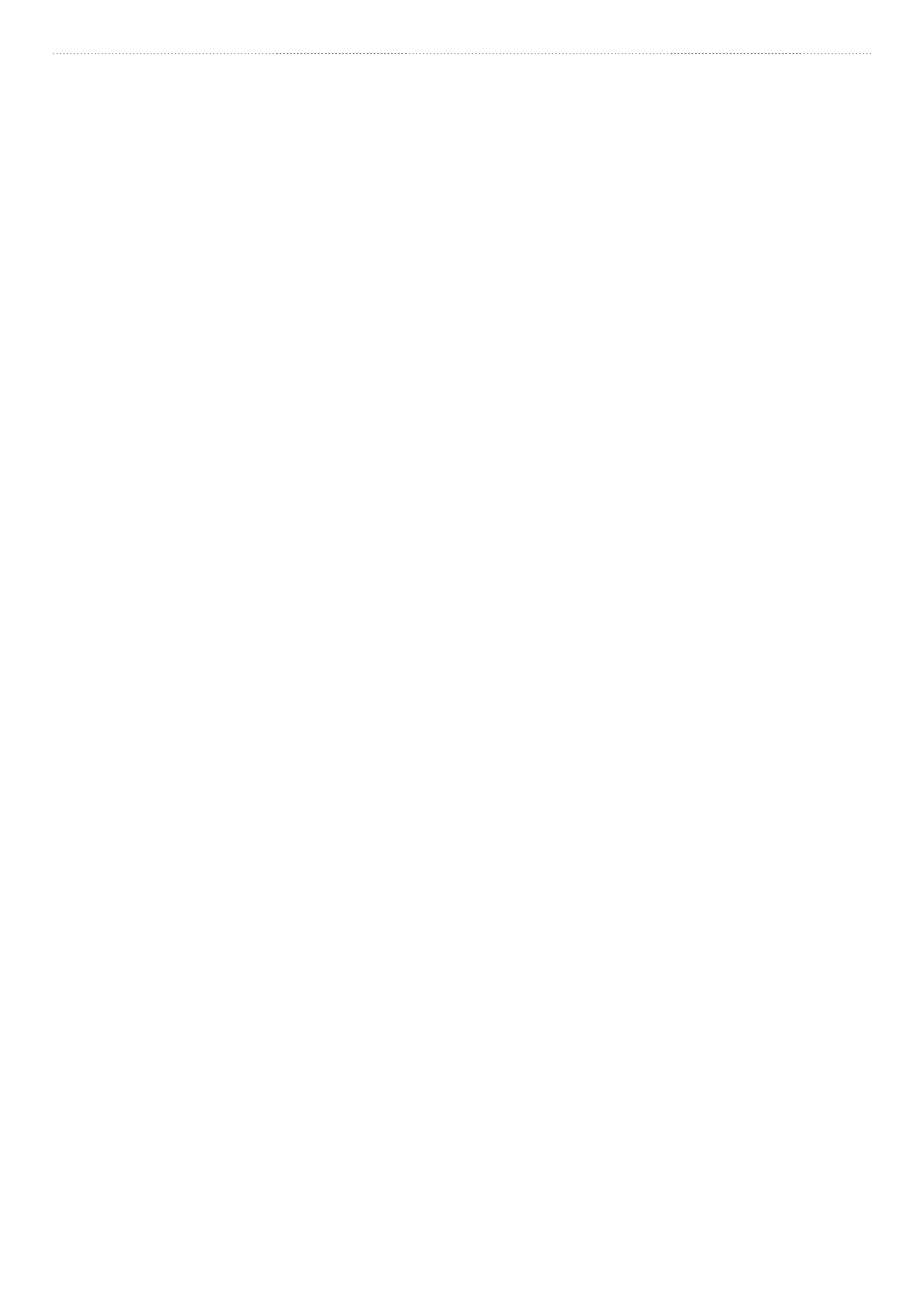

## NATIONAL **FONDS**<br>DER REPUBLIK OSTERREICH FÜR OPFER DES NATIONALSOZIALISMUS